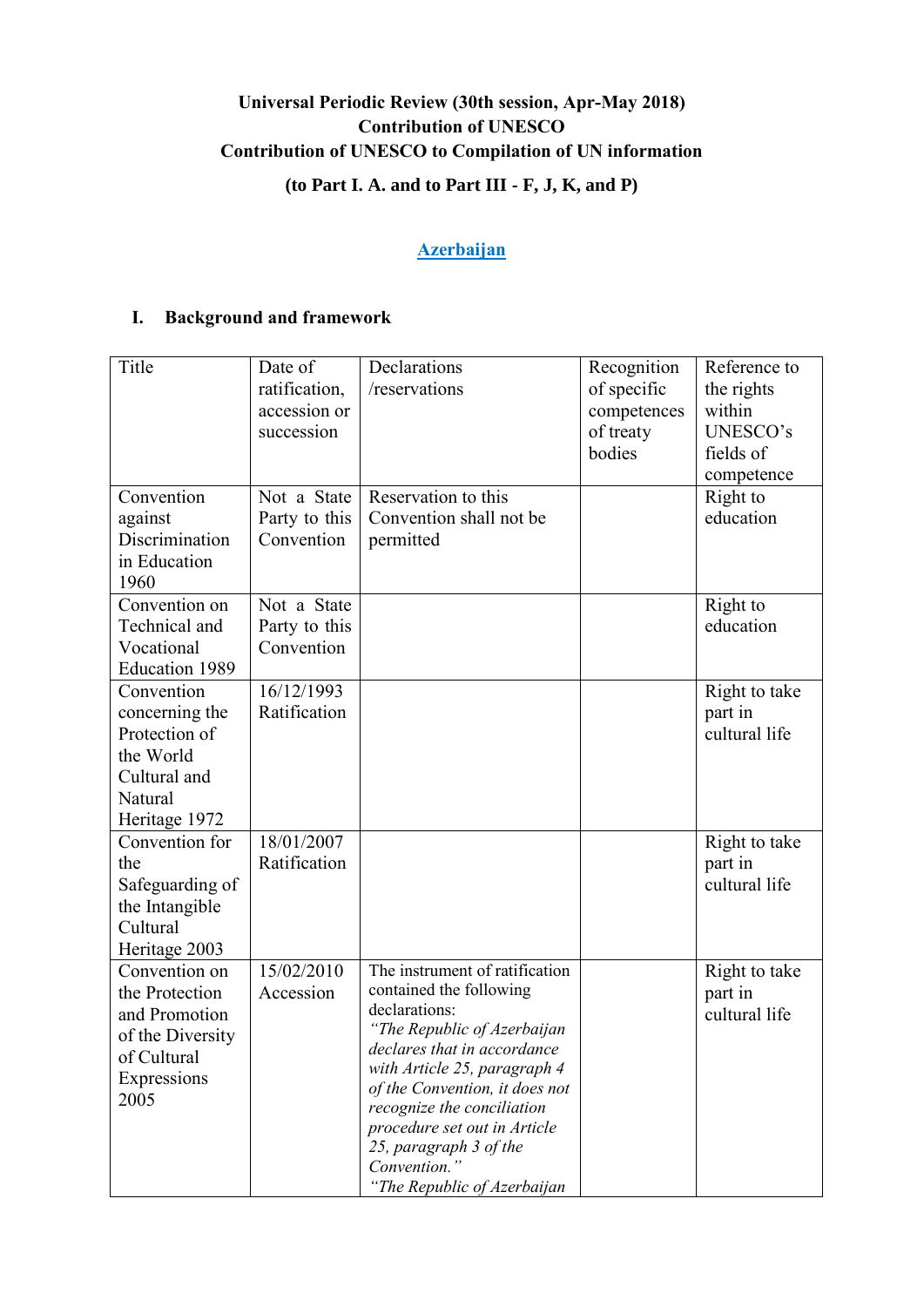| declares that it is unable to<br>guarantee implementation of<br>the provisions of the<br>Convention in its territories<br>occupied by the Republic of<br>Armenia (the Nagorno<br>Karabakh region of the<br>Republic of Azerbaijan and<br>its seven districts<br>surrounding that region),<br>until the liberation of those<br>territories from the<br>occupation and complete<br>elimination of the<br>consequences of that<br>occupation (the schematic<br>map of the occupied<br>territories of the Republic of<br>Azerbaijan is enclosed).<br>The occupying power $-$ the<br>Republic of Armenia shall<br>bear all responsibility for<br>destroying cultural<br>expressions in the occupied<br>territories of the Republic of<br>Azerbaijan as from the date<br>of the occupation until the<br>liberation of those territories<br>from the occupation and<br>complete elimination of the<br>consequences of that<br>occupation."<br>[Original: English] |  |  |
|------------------------------------------------------------------------------------------------------------------------------------------------------------------------------------------------------------------------------------------------------------------------------------------------------------------------------------------------------------------------------------------------------------------------------------------------------------------------------------------------------------------------------------------------------------------------------------------------------------------------------------------------------------------------------------------------------------------------------------------------------------------------------------------------------------------------------------------------------------------------------------------------------------------------------------------------------------|--|--|
|                                                                                                                                                                                                                                                                                                                                                                                                                                                                                                                                                                                                                                                                                                                                                                                                                                                                                                                                                            |  |  |
|                                                                                                                                                                                                                                                                                                                                                                                                                                                                                                                                                                                                                                                                                                                                                                                                                                                                                                                                                            |  |  |
|                                                                                                                                                                                                                                                                                                                                                                                                                                                                                                                                                                                                                                                                                                                                                                                                                                                                                                                                                            |  |  |
|                                                                                                                                                                                                                                                                                                                                                                                                                                                                                                                                                                                                                                                                                                                                                                                                                                                                                                                                                            |  |  |
|                                                                                                                                                                                                                                                                                                                                                                                                                                                                                                                                                                                                                                                                                                                                                                                                                                                                                                                                                            |  |  |
|                                                                                                                                                                                                                                                                                                                                                                                                                                                                                                                                                                                                                                                                                                                                                                                                                                                                                                                                                            |  |  |
|                                                                                                                                                                                                                                                                                                                                                                                                                                                                                                                                                                                                                                                                                                                                                                                                                                                                                                                                                            |  |  |
|                                                                                                                                                                                                                                                                                                                                                                                                                                                                                                                                                                                                                                                                                                                                                                                                                                                                                                                                                            |  |  |
|                                                                                                                                                                                                                                                                                                                                                                                                                                                                                                                                                                                                                                                                                                                                                                                                                                                                                                                                                            |  |  |
|                                                                                                                                                                                                                                                                                                                                                                                                                                                                                                                                                                                                                                                                                                                                                                                                                                                                                                                                                            |  |  |
|                                                                                                                                                                                                                                                                                                                                                                                                                                                                                                                                                                                                                                                                                                                                                                                                                                                                                                                                                            |  |  |
|                                                                                                                                                                                                                                                                                                                                                                                                                                                                                                                                                                                                                                                                                                                                                                                                                                                                                                                                                            |  |  |
|                                                                                                                                                                                                                                                                                                                                                                                                                                                                                                                                                                                                                                                                                                                                                                                                                                                                                                                                                            |  |  |
|                                                                                                                                                                                                                                                                                                                                                                                                                                                                                                                                                                                                                                                                                                                                                                                                                                                                                                                                                            |  |  |
|                                                                                                                                                                                                                                                                                                                                                                                                                                                                                                                                                                                                                                                                                                                                                                                                                                                                                                                                                            |  |  |
|                                                                                                                                                                                                                                                                                                                                                                                                                                                                                                                                                                                                                                                                                                                                                                                                                                                                                                                                                            |  |  |
|                                                                                                                                                                                                                                                                                                                                                                                                                                                                                                                                                                                                                                                                                                                                                                                                                                                                                                                                                            |  |  |
|                                                                                                                                                                                                                                                                                                                                                                                                                                                                                                                                                                                                                                                                                                                                                                                                                                                                                                                                                            |  |  |
|                                                                                                                                                                                                                                                                                                                                                                                                                                                                                                                                                                                                                                                                                                                                                                                                                                                                                                                                                            |  |  |
|                                                                                                                                                                                                                                                                                                                                                                                                                                                                                                                                                                                                                                                                                                                                                                                                                                                                                                                                                            |  |  |
|                                                                                                                                                                                                                                                                                                                                                                                                                                                                                                                                                                                                                                                                                                                                                                                                                                                                                                                                                            |  |  |
|                                                                                                                                                                                                                                                                                                                                                                                                                                                                                                                                                                                                                                                                                                                                                                                                                                                                                                                                                            |  |  |
|                                                                                                                                                                                                                                                                                                                                                                                                                                                                                                                                                                                                                                                                                                                                                                                                                                                                                                                                                            |  |  |
|                                                                                                                                                                                                                                                                                                                                                                                                                                                                                                                                                                                                                                                                                                                                                                                                                                                                                                                                                            |  |  |
|                                                                                                                                                                                                                                                                                                                                                                                                                                                                                                                                                                                                                                                                                                                                                                                                                                                                                                                                                            |  |  |
|                                                                                                                                                                                                                                                                                                                                                                                                                                                                                                                                                                                                                                                                                                                                                                                                                                                                                                                                                            |  |  |
|                                                                                                                                                                                                                                                                                                                                                                                                                                                                                                                                                                                                                                                                                                                                                                                                                                                                                                                                                            |  |  |
|                                                                                                                                                                                                                                                                                                                                                                                                                                                                                                                                                                                                                                                                                                                                                                                                                                                                                                                                                            |  |  |
|                                                                                                                                                                                                                                                                                                                                                                                                                                                                                                                                                                                                                                                                                                                                                                                                                                                                                                                                                            |  |  |
|                                                                                                                                                                                                                                                                                                                                                                                                                                                                                                                                                                                                                                                                                                                                                                                                                                                                                                                                                            |  |  |
|                                                                                                                                                                                                                                                                                                                                                                                                                                                                                                                                                                                                                                                                                                                                                                                                                                                                                                                                                            |  |  |
|                                                                                                                                                                                                                                                                                                                                                                                                                                                                                                                                                                                                                                                                                                                                                                                                                                                                                                                                                            |  |  |
|                                                                                                                                                                                                                                                                                                                                                                                                                                                                                                                                                                                                                                                                                                                                                                                                                                                                                                                                                            |  |  |

# **Right to education**

# **II. Promotion and protection of human rights on the ground**

1. The right to education is enshrined in the **Constitution of the Republic of Azerbaijan<sup>1</sup>** of 1995. It is spelled out in Article 42, giving every citizen the right to education, guaranteeing free obligatory secondary education and setting forth education to be under state control. The Education Law of the Republic of Azerbaijan was adopted in 2009, abrogating the Education Law of 1992. It ensures the educational rights established in the Constitution and regulates the educational activities.

<sup>1</sup> **<sup>1</sup>** Accessible on UNESCO's Global Database on the Right to Education: <http://www.unesco.org/education/edurights/media/docs/e3f338d0449bf93a239f5208f93d608eb7281ad8.pdf>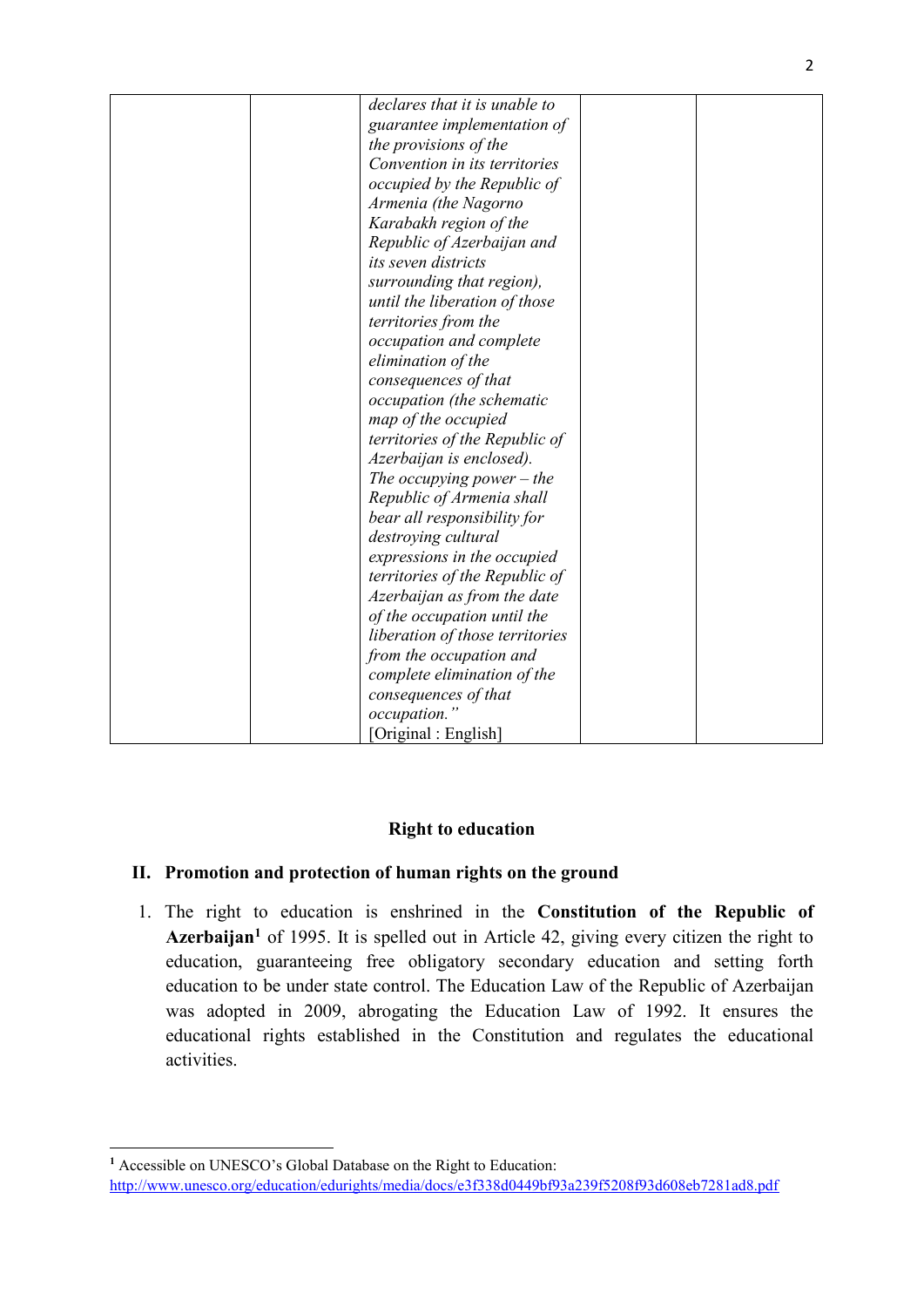2. In terms of reporting to UNESCO, Azerbaijan has not submitted a report within the framework of the **9th (2016-2017) Consultation of Member States** on the measures taken to implement the UNESCO Recommendation against Discrimination in Education nor within the framework of the **8th (2011-2013) Consultation.** Azerbaijan did also not report on the measures taken for the implementation of the 1974 UNESCO Recommendation concerning Education for International Understanding, Co-operation and Peace and Education relating to Human Rights and Fundamental Freedoms within the framework of the **5th (2012-2013)** and the **6th (2016-2017) Consultations of Member States.**

### **Freedom of opinion and expression**

- $\triangleright$  Constitutional and Legislative Framework:
- 3. The Constitution of the Republic of Azerbaijan<sup>2</sup> in principle guarantees the freedom of expression and information under article 47 and article 50 respectively: "Everyone may enjoy freedom of thought and speech", and: "Everyone is free to look for, acquire, transfer, prepare and distribute information". Moreover, article 50 also ensures the freedom of mass media and that: "State censorship in mass media, including press is prohibited."
- 4. The Law of the Republic of Azerbaijan on the Right to Obtain Information<sup>3</sup> was adopted in 2005. It recognises a fundamental right of access to information.

Defamation is criminalized under article 147 of the Azerbaijan's Criminal Code<sup>4</sup>; sentences range from high fines to imprisonment of up to two years.

# $\triangleright$  Implementation of Legislation:

- 5. National Television and Radio Council of the Republic of Azerbaijan was created by Decree No. 795 of the President of the Republic of Azerbaijan dated 5 October 2002.
- 6. It provides for implementation of state policy, including licensing, in the field of television and radio broadcasting. The Council is appointed by the President of the Republic of Azerbaijan and consists of nine members.<sup>5</sup> Consequently, most television stations are not independent of the government. The independent online television station Meydan TV operates from Germany.<sup>6</sup>

 $\overline{a}$ 

**<sup>2</sup>** [http://azerbaijan.az/portal/General/Constitution/doc/constitution\\_e.pdf](http://azerbaijan.az/portal/General/Constitution/doc/constitution_e.pdf)

**<sup>3</sup>** [http://archive.resourcegovernance.org/training/resource\\_center/law-republic-azerbaijan-right-obtain](http://archive.resourcegovernance.org/training/resource_center/law-republic-azerbaijan-right-obtain-information)[information](http://archive.resourcegovernance.org/training/resource_center/law-republic-azerbaijan-right-obtain-information)

**<sup>4</sup>** <http://www.wipo.int/edocs/lexdocs/laws/en/az/az017en.pdf>

**<sup>5</sup>** <http://www.ntrc.gov.az/en/content/category/3.html>

**<sup>6</sup>** <https://www.meydan.tv/en>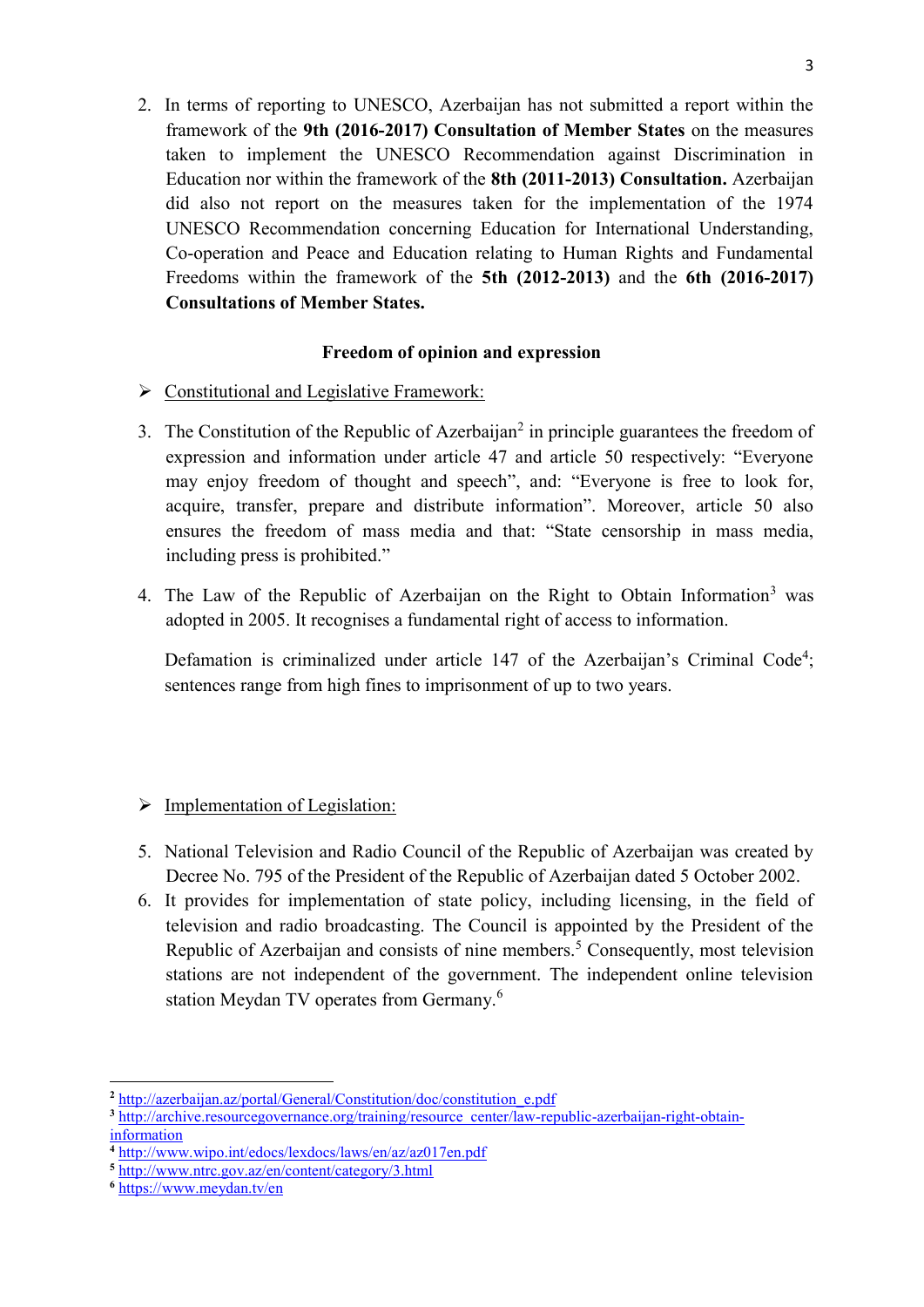#### $\triangleright$  Safety of Journalists:

7. UNESCO recorded no killing of media workers in Azerbaijan since 2008. However, there continue to be reported harassments, attacks on and imprisonments of editors, journalists and bloggers in Azerbaijan. In 2016, UNESCO awarded the UNESCO/Guillermo Cano World Press Freedom Prize to Azerbaijani journalist, Khadija Ismayilova, who was not able to receive the Prize, since she was in jail. She subsequently had her sentence reduced and was released from prison.

#### **III. Recommendations**

8. Below are the recommendations made within the framework of the 2nd cycle of the Working Group (16th session) on the Universal Periodic Review (July 2013): 7

**109.6.** *Become a party to CPED, the Rome Statute of the ICC and the Convention against Discrimination in Education.*

**109.25.** *Continue to improve national laws and institutions, in particular in the field of protecting the human rights of women and children.*

**109.39.** *Continue its efforts in the field of human rights education and training.*

**109.40.** *Continue the awareness-raising campaign on human rights education.*

**109.41.** *Redouble its efforts to intensify human rights education and training of law enforcement officers, teachers and civil servants.*

**109.42.** *Continue to take sustained measures to incorporate elements of human rights education in the training of law enforcement agencies.*

**109.43.** *Step up its efforts to enhance human rights education and training of law enforcement personnel, teachers and other civil servants.*

**109.69.** *Ensure the non-discriminatory approach, particularly in employment, education and housing as well as access to justice of the undocumented and irregular migrants.*

**109.144.** *Take more effective measures in the field of health and the right to education.*

**109.149.** *Increase its investment into education and health to ensure better education and health services for the whole population in particular in rural areas.*

#### **Review and specific recommendations**

**.** 

9. First of all, and of particular importance for UNESCO, Azerbaijan was recommended to become a State Party to UNESCO's Convention against Discrimination in Education during the previous UPR cycle (Recommendation No. 109.6). In the context of Sustainable Development Goal  $4$  on education, $8$  ratifying the Convention would provide Azerbaijan with a supportive legal environment for all efforts made towards providing and ensuring "inclusive and equitable quality education and lifelong learning opportunities for all". In that respect, the recommendation should be

**<sup>7</sup>** <https://documents-dds-ny.un.org/doc/UNDOC/GEN/G13/154/65/PDF/G1315465.pdf?OpenElement>

**<sup>8</sup>** See Education 2030 – Incheon Declaration and Framework for Action: <http://unesdoc.unesco.org/images/0024/002456/245656E.pdf>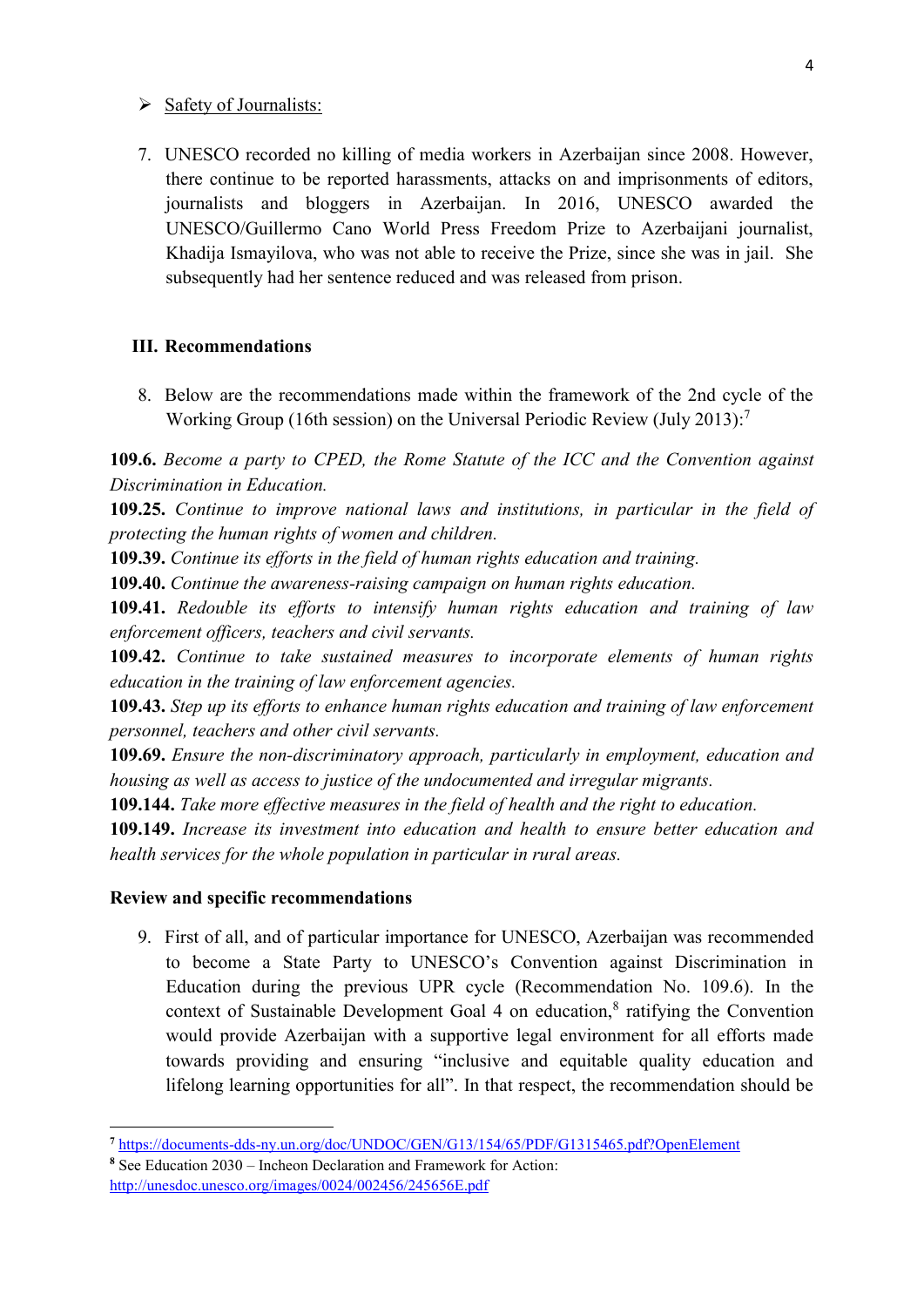reiterated and Azerbaijan further encouraged to engage actively in the process of ratification of UNESCO's Convention against Discrimination in Education and, if needed, to seek UNESCO's assistance.

- 10. Among the education-related recommendations made during the UPR cycle, an important number of them focused on human rights education and training, especially for law enforcement officers, teachers and other civil servants, the right to education and investment into education, especially in rural areas as well as the protection of women's and children's human rights and the non-discrimination of undocumented and irregular migrants.
- 11. Regarding human rights education, Azerbaijan organized training for police officers and prison staff on human rights and prohibition of ill-treatment, as well as seminars on torture and inhuman or degrading treatment or punishment for medical staff of correctional institutes.<sup>9</sup> Nevertheless, information on the monitoring and evaluation on the impact of these training programmes is lacking.<sup>10</sup> Azerbaijan should therefore be encouraged to gather and share information on this matter and to set up trainings for other civil servants and the teaching personnel.
- 12. As for the rights of women and children, high literacy rates and a high enrolment rate of girls in secondary education can be observed. Nevertheless, girls, especially in rural areas are still at risk of dropping out of secondary education and not completing their education.<sup>11</sup> Therefore, Azerbaijan should be recommended to take measures to reduce school dropout rates among girls and to combat all forms of obstacles to education, including harmful practices. Azerbaijan could also be invited to further encourage young women to pursue higher education, for example through the provision of scholarships or professional counselling. Azerbaijan should monitor and review on a regular basis the measures taken to reduce gender disparities in education and to promote gender equality. Information on progress made should be shared with UNESCO within the framework of the periodic consultations of Member States.
- 13. During the last UPR cycle, Azerbaijan was also recommended to ensure nondiscrimination in education for undocumented and irregular migrants. Migrant workers in Azerbaijan often live in an irregular situation. In 2014, the authorities identified about  $37,430$  migrants in an irregular situation.<sup>12</sup> Regarding education, children of migrants in an irregular situation are often not registered at birth and do therefore not have personal identity documents, which may hinder their access to

**<sup>.</sup> <sup>9</sup>** Committee against Torture, Concluding observations on the fourth periodic report of Azerbaijan, CAT/C/AZE/CO/4, 27 January 2016, p 8

<sup>&</sup>lt;sup>10</sup> Committee against Torture, Concluding observations on the fourth periodic report of Azerbaijan, CAT/C/AZE/CO/4, 27 January 2016, p 8

**<sup>11</sup>** Committee on the Elimination of All Forms of Discrimination against Women: Concluding observations on the fifth report of Azerbaijan, 12 March 2015, CEDAW/C/AZE/CO/5, p 8

<sup>&</sup>lt;sup>12</sup> European Commission against Racism and Intolerance, 2016, ECRI Report on Azerbaijan (fifth monitoring cycle), Strasbourg, Council of Europe, [http://www.coe.int/t/dghl/monitoring/ecri/country-by](http://www.coe.int/t/dghl/monitoring/ecri/country-by-country/azerbaijan/AZE-CbC-V-2016-017-ENG.pdf)[country/azerbaijan/AZE-CbC-V-2016-017-ENG.pdf](http://www.coe.int/t/dghl/monitoring/ecri/country-by-country/azerbaijan/AZE-CbC-V-2016-017-ENG.pdf) (accessed 13 June 2017), p 24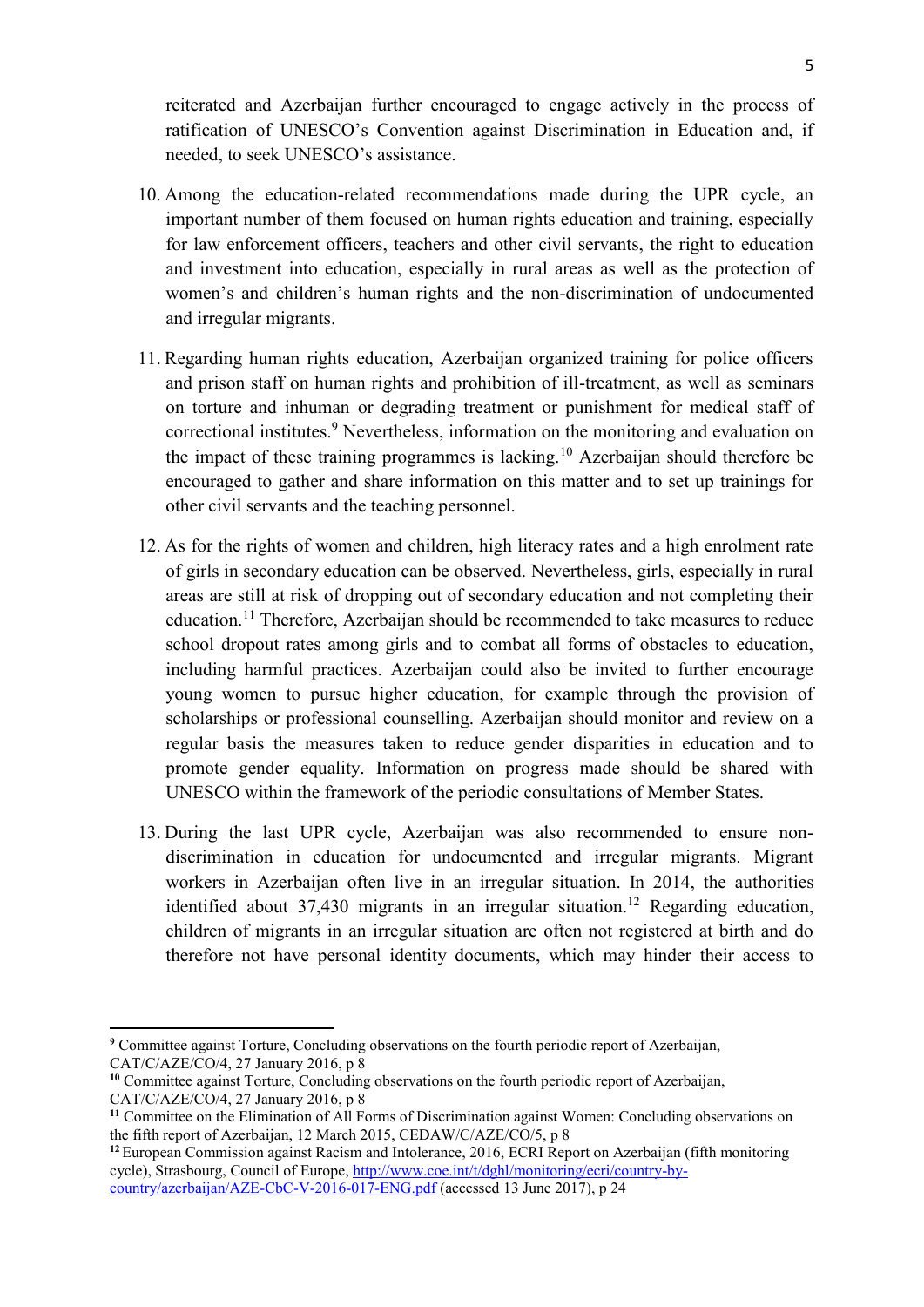education.<sup>13</sup> Additionally, the 2013 Migration Code<sup>14</sup> contains restrictions on migrants and does not include the right to education of irregular migrants' children. The 2009 Education Law limits the right to education of foreigners to quotas (Article 44.1), conflicting with the prohibition of discrimination as spelled out in the International Convention on the Protection of the Rights of All Migrant Workers and Members of Their Families, ratified by Azerbaijan. Article 30 of the International Migration Convention is clear: "Each child of a migrant worker shall have the basic right of access to education on the basis of equality of treatment with nationals of the State concerned. Access to public pre-school educational institutions or schools shall not be refused or limited by reason of the irregular situation with respect to stay or employment of either parent or by reason of the irregularity of the child's stay in the State of employment". Article 5 of the Education Law and Article 42 of the Constitution adopt a narrower perspective and only proclaim the right to education of every *citizen* of Azerbaijan, possibly resulting in the exclusion of non-citizens and migrants. Therefore, Azerbaijan should be encouraged to guarantee access to primary and secondary education for all children, including those with a migration background, in line with the International Migration Convention, and to take measures improving their inclusion in the educational system. Since data to monitor this issue is lacking, Azerbaijan could be further recommended to reinforce data collection and management systems so that that appropriate measures can be put in place to ensure the right to education for all.

14. Concerning the right to education for internally displaced persons (IDPs), progress has been achieved with the implementation of programmes supporting internally displaced persons. Nevertheless, the majority of IDPs are women and girls and they continue to face discrimination in access to education.<sup>15</sup> Azerbaijan could be encouraged to set up measures that guarantee access to education especially for internally displaced women and children.

#### **Specific recommendations:**

 $\overline{a}$ 

- **1.** Azerbaijan should be strongly encouraged to ratify the UNESCO Convention against Discrimination in Education and to seek UNESCO's assistance in this process.
- **2.** Azerbaijan should be encouraged to set up human rights trainings for teachers and other civil servants and to share information.

**<sup>13</sup>**Committee on the Protection of the Rights of All Migrant Workers and Their Families, Concluding observations on the second periodic report of Azerbaijan, adopted by the Committee at its eighteenth session (15-26 April 2013), 27 May 2013, CMW/C/AZE/CO/2

**<sup>14</sup>** <http://www.unesco.org/education/edurights/media/docs/78e8125a20ac5c5f1e66760d7e328a398b3ed5b5.pdf>

<sup>&</sup>lt;sup>15</sup> Committee on the Elimination of All Forms of Discrimination against Women: Concluding observations on the fifth report of Azerbaijan, 12 March 2015, CEDAW/C/AZE/CO/5, p 3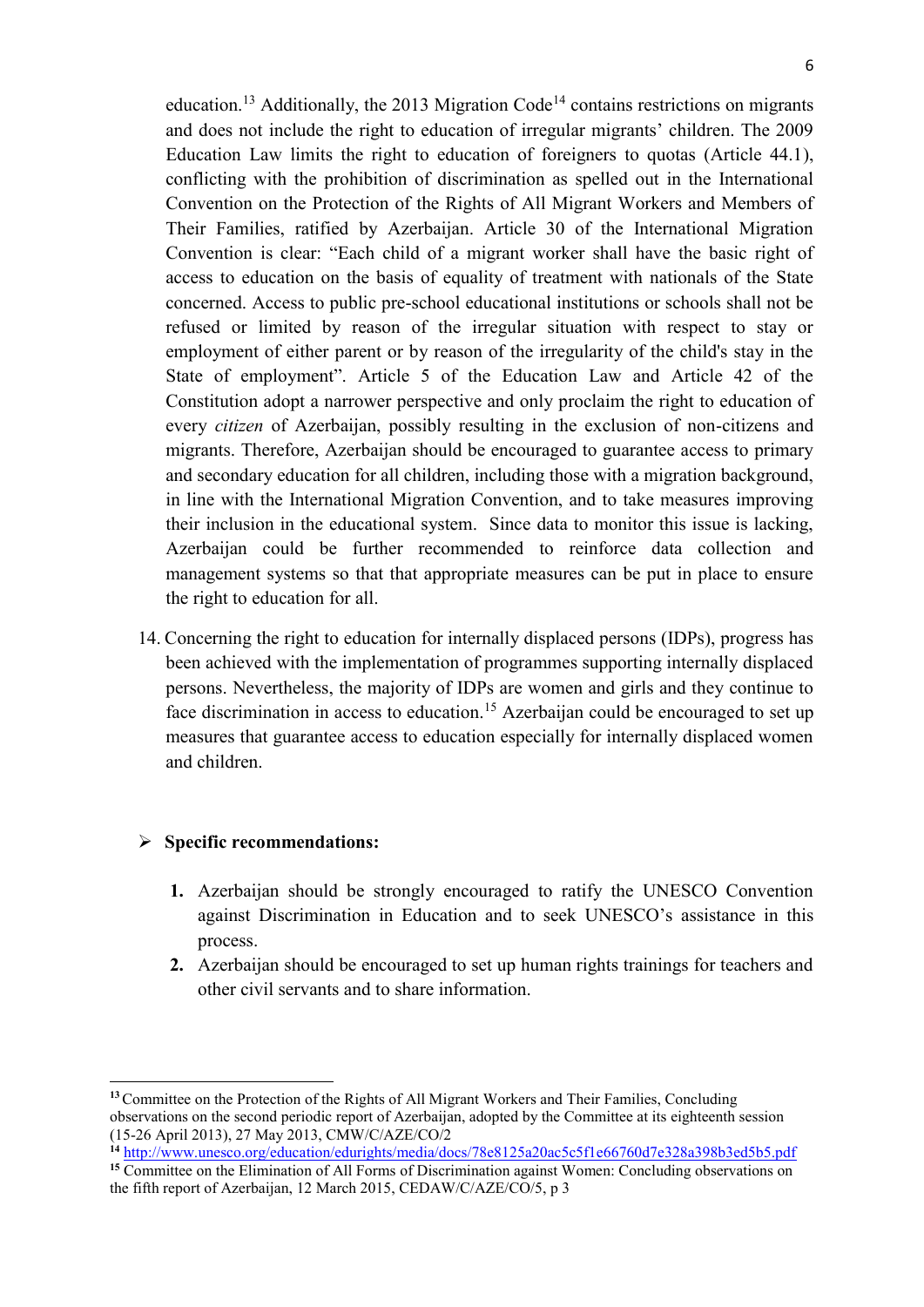- **3.** Azerbaijan should be recommended to take measures to address all forms of gender disparities in education and to encourage girls and women to complete secondary school and pursue higher education.
- **4.** Azerbaijan should be encouraged to ensure access to education for all migrant children, in line with international standards and the International Migration Convention.
- **5.** Azerbaijan should be strongly encouraged to submit state reports for the periodic consultations on UNESCO's education-related standard-setting instruments.
- **6.** Azerbaijan should be encouraged to share with UNESCO any relevant information to update its country profile on UNESCO's Global Database on the Right to Education. 16

**\*\*\***

#### **Freedom of opinion and expression**

- 15. The Government is encouraged to enforce the constitutional principles of freedom of expression.
- 16. The Government is encouraged to reform the appointment system for the broadcast licensing authority to ensure that this body is independent.
- 17. The Government is encouraged to allow journalists and media workers to practice in a free and safe environment.
- 18. The Government is encouraged to decriminalize defamation and subsequently incorporate it into the civil code in accordance with international standards.

**\*\*\***

#### **Cultural Rights**

19. As a State Party to the Convention concerning the Protection of the World Cultural and Natural Heritage  $(1972)$ ,<sup>17</sup> the Convention for the Safeguarding of the Intangible Cultural Heritage  $(2003)$ , <sup>18</sup> and the Convention on the Protection and Promotion of the Diversity of Cultural Expressions (2005),<sup>19</sup> Azerbaijan is encouraged to fully implement the relevant provisions that promote access to and participation in cultural heritage and creative expressions and, as such, are conducive to implementing the right to take part in cultural life as defined in article 27 of the Universal Declaration of Human Rights and article 15 of the International Covenant on Economic, Social and Cultural Rights. In doing so, Azerbaijan is encouraged to give due consideration to the participation of communities, practitioners, cultural actors and NGOs from the civil society as well as vulnerable groups (minorities, indigenous peoples, migrants,

**.** 

**<sup>16</sup>** <http://www.unesco.org/new/en/education/themes/leading-the-international-agenda/right-to-education/database/> <sup>17</sup> Periodic Report available at:<http://whc.unesco.org/document/136521>

**<sup>18</sup>** Periodic Report available at:<https://ich.unesco.org/doc/download.php?versionID=37528>

**<sup>19</sup>** Periodic Report not available